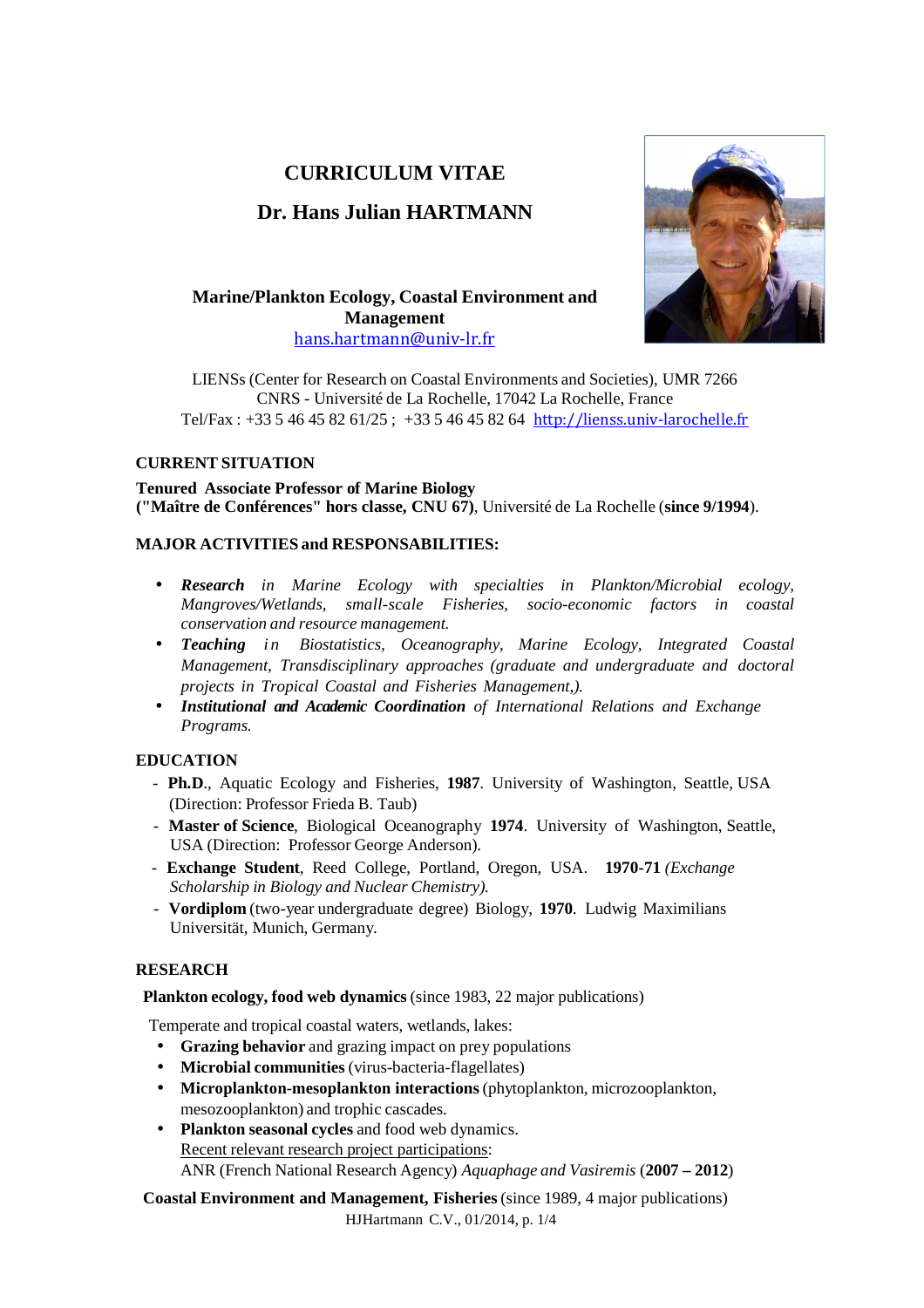- *Participatory management and conservation of coastal areas.* Focus on tropical environments, water quality, microbial ecology and small-scale fisheries. Central and Meso- America, Southeast Asia. Financed by foundations and various university, government and international funds. Based in France (**since 1993**).
- *Effects of Fisheries on Marine Ecosystems.* Work with fisheries constituencies, conservation groups, native peoples governments of the Northeast Pacific Region. Financed by contracts with NGOs, USA, Canada, Alaska. Based originally in Seattle, USA (**1989-1992+**)

Recent relevant research project participations: GEF/UNDP *International Waters* (**2008 – 2012**); French decentralized regional cooperation La Rochelle –Kendari (Indonesia) (**2012- 2015**)

#### **Previous research (doctoral/predoctoral) (1972 – 2000).**

- *Biological nutrient recycling and problems of eutrophication in lakes*. Ph.D. dissertation, financed by contracts with the Washington State Water Research Center, USA; University of Washington (**1980-1986**).
- *Ecotoxicology studied in aquatic microcosms.* Research Assistant, financed by the National Food and Drug Administration, USA; University of Washington (**1977-1979**).
- *Oceanic primary production and heterotrophic activity*. Master's Thesis*,* financed the Ministry of Energy, USA; University of Washington (**1972-1974**).
- *Arts, Sciences and Technology –an interdisciplinary approach.* Collaboration on the topics of time, limits and transformations. Financed by the Maison des Sciences de l'Homme (Université de La Rochelle) and Ballet Atlantique Régine Chopinot, La Rochelle, France (**1999-2000**).

#### **INTERNATIONAL PROJECT DEVELOPMENT**

- Coordinator of International Relations in Sciences, Université de La Rochelle, France: **1995 present**.
- Co-coordinator, « ALFA-COSTA » network. Consortium on Coastal Research and Management (partners from 8 nations in the Caribbean, Latin America and Europe). Project development, implementation and co-direction. **1996 – 2002 and 2005 - 2008.**
- Co-Coordinator, Steering Committee member Lecturer, International Master of Science Program « *Gestión Integrada de Áreas Costeras Tropicales* » Universidad de Costa Rica. European "ALFA - GIACT" Project. Partners from 7 nations in Latin America and Europe. Project development, supervision and co- direction. Since **2002**.
- Project Director, « Marine Science Student Mobility ». European Coordinator, financed by the « EC-US Consortia » bilateral program between Europe and the USA. Six partner institutions. Project development, direction and financial responsibility. **1999 - 2004**.
- Member of the Working Group FER/UNESCO « Eje Oceanos » (Theme :« Gestion Integrada de Zonas Costeras »), Latin American – European Workshops. Project development. **1998-2000.**
- Member of the Steering Committee, « Golfo Dulce International Research Project », Costa Rica.. Project development. **1995-1998**.

#### **SHORT-TERM/ SABBATICAL LEAVES (1993-present)**

- **Coordinator of Marine Programs, Fundación TUVA**, Costa Rica*:* (Sabbatical leave and follow-up*,* **2001 - 2003)***.* Initiative *"Hacia el ManejoSostenible del Golfo Dulce".*

#### - **Guest Lecturer and Researcher**

- *Universidad de Costa Rica,* **(since 1997***)*: *Research in Mangrove Ecology; Co-Coordination of the M. Sc. Program « Gestion Integrada de Areas Costeras Tropicales ».*
- *Academic Institutions of Morocco* (Universities of Casablanca, Rabat, Tétouan, El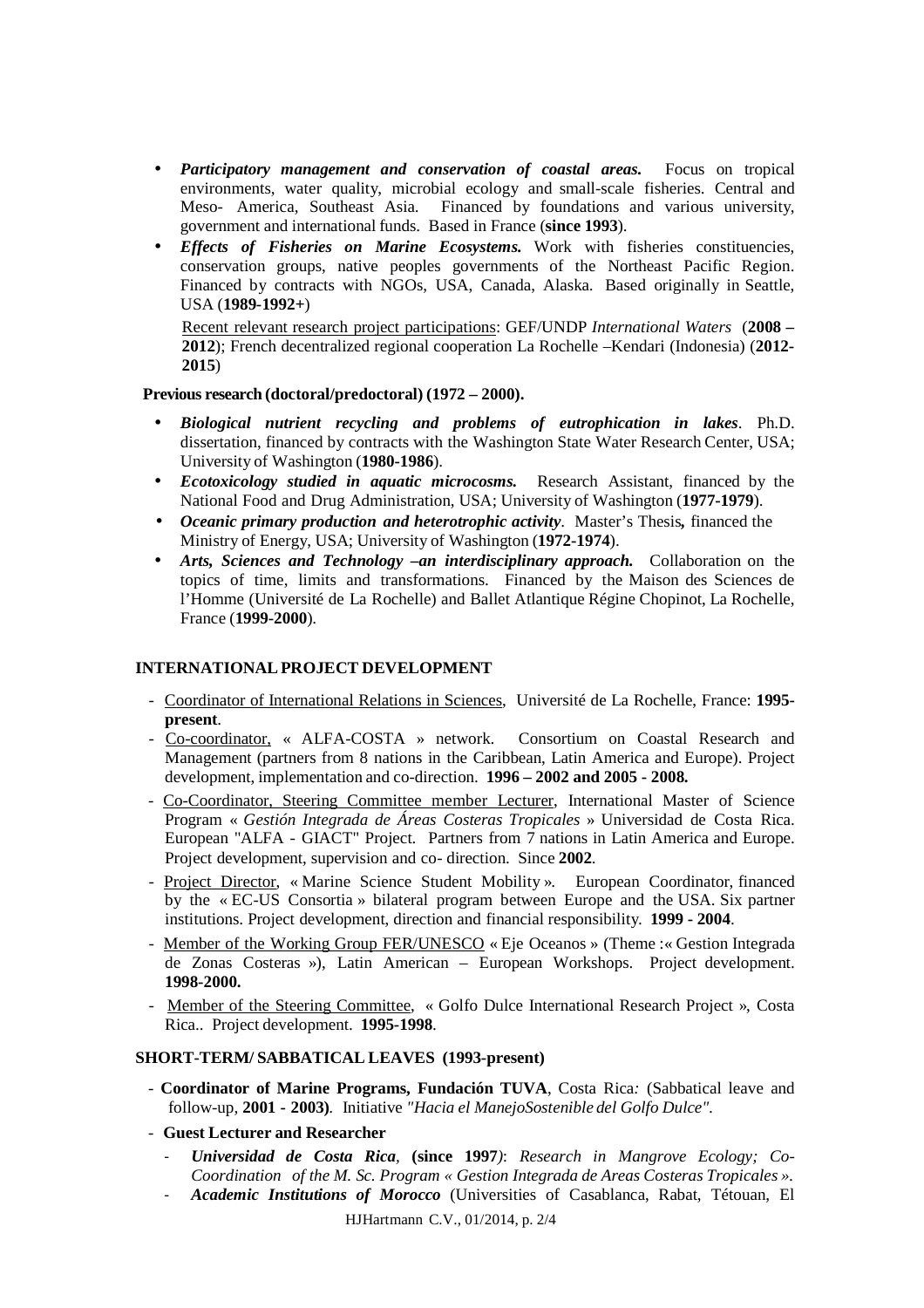Jadida)**: (1989, 1990, 2010)** *Lectures on Eutrophication*.

- *Zentrum für Marine Tropenökologie (ZMT)*, Bremen, Germany (**3/1997**). Postgraduate Course for the ALFA-COSTA network: *«Coastal Pollution, its effect and diagnostics in natural communities »*.
- *Université du Québec, Rimouski (UQAR)*, Québec, Canada (**2-5, 1993**); *Research on Plankton Ecology and Ecotoxicology, Teaching in Estuarine Ecology.*

#### **PREVIOUS EMPLOYMENT and EXPERIENCE**

- **Temporal Assistant Professor (ATER)**, Université Blaise Pascal/IUFM, Aubière-Clermont Ferrand, France (**1993/4**). *Research in Aquatic and Coastal Ecology*, *Teaching in Limnology and Oceanography for High School Teachers*.
- **Post-doctoral Research Associate**, Université Blaise Pascal, Clermont Ferrand- Aubière, France (**1987 - 1993**; part-time; interruption by other professional activities in North and Central America). *Research in Aquatic Ecology and Eutrophication; Thesis Supervision. Recipient of the French Chateaubriand and Long-Term post-doctoral Fellowships.*
- **Program Director** (**1989-1992**). Aquatic Resources Conservation Group, Seattle, USA. *Project development, direction and consulting: Fisheries Effects on Marine Ecosystems; Member of the United States North Pacific Fisheries Management Council.*
- **Research Associate** (**1980-1987**, part-time). University of Washington, Seattle, USA. *Ecotoxicology, aquatic microcosms, and plankton ecology.*
- **Acting Assistant Professor and Instructor (1978-1985**, part-time). University of Washington, Seattle, USA. *Teaching in Oceanography and Coastal Ecology.*
- **Professional Training Assistant (1976)**. Graduate and Professional Student Senate, University of Washington, Seattle, USA. "*Summer Science Minority Program" (Preparation of Minority High School Students for University Science Instruction).*
- **Research Assistant** (**1972-1979**, part-time). Schools of Oceanography and Fisheries, University of Washington, Seattle, USA. *Marine plankton ecology, ecotoxicology and aquatic microcosms.*
- **Teaching Assistant** (**1971-1975**, part time). School of Oceanography, University of Washington, Seattle, USA. *Teaching in phytoplankton ecology.*

#### **ADMINISTRATIVE FUNCTIONS and COMMITTIES**

- *Coordinator of International Relations in Biology and Earth Science,* Université de La Rochelle, **since 1996**
- *Academic coordinator of international relations for Europe*, (Assistant to the University President), Université de La Rochelle, France. **2001 - 2008**.
- *Member of the International Relations Commission*, Université de La Rochelle, France. **1996 - 2008**.
- *Organizing Committee*, International Congress of Malacology, Université de La Rochelle, France, **2002-03**.
- *Member of the Scientific Committee*, "International Congress on Arts, Sciences and Technology", La Rochelle, France, **2000-2001**.
- *Organizing Committee*, Congrès français de Limnologie (AFL) 1994, Clermont Ferrand, France. **1993-94**.
- *Scientific Committee*, Conservatoire des Espaces Naturels de Franche-Comté, Besançon, France **1992-94**.
- *Rapporteur*, World Fisheries Congress, Athens, Greece (1992). Workshop "*Full Utilization, By-catch, and Waste Management*". **1992**.
- *Expert*, National Steller Sea Lion Recovery Team, Fairbanks, USA**. 1990-91**.

**Other Administrative and Public Engagement**

HJHartmann C.V., 01/2014, p. 3/4